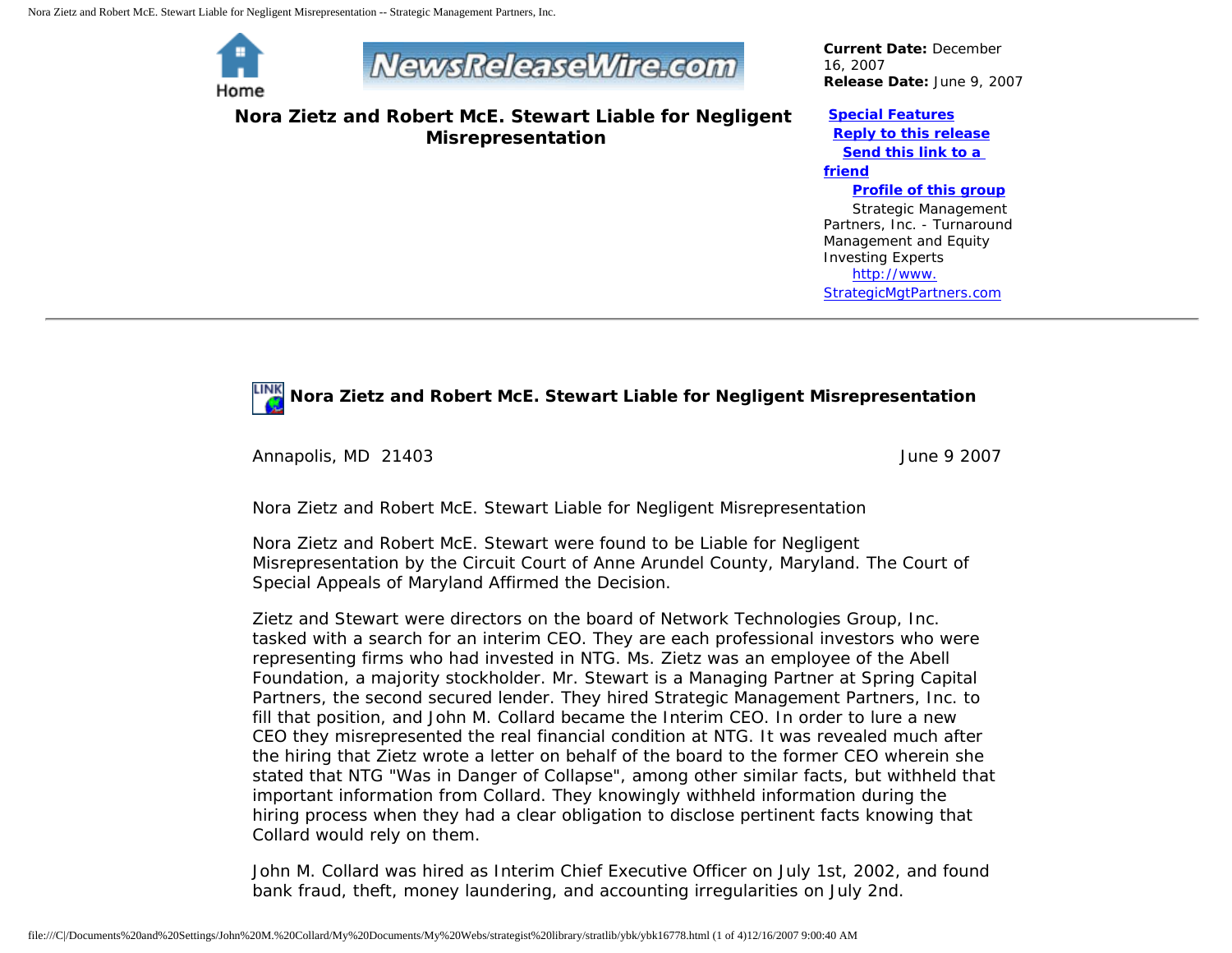The company was forced to liquidate amidst Federal and State Investigations. Four top executives were indicted on federal charges of mail, wire and bank fraud; three do time in Federal Penitentiary.

Mercantile recovers only \$2M of the \$3.5M it had invested. Other investors and lenders lose their investments.

The company grew to \$30 million in 2001, but then the telecommunications slowdown was a catalyst for management to 'cook-the-books'. The company could not find additional investors to put in more cash and couldn't make payroll July 12th. Collard was forced to lay off all 125 employees, while authorities looked on. Police presence was necessary to maintain order. The company assets were auctioned off to partially repay Mercantile, the primary secured creditor.

Strategic Management Partners, Inc. was caught in the process of closing the company, and was exposed to personal liability, yet was not being paid. SMP brought suit against Nora Zietz, Robert McE. Stewart, Abell foundation, and NTG. After lengthy litigation, SMP prevailed and Zietz and Stewart were found to be liable for negligent misrepresentation.

[Outcomes of Litigation in this matter: Nora Zietz and Robert McE. Stewart Found Liable](http://members.aol.com/stratlib/dirpress.html)  [for Negligent Misrepresentation](http://members.aol.com/stratlib/dirpress.html) 

###

John M. Collard (Strategist@aol.com) Chairman Strategic Management Partners, Inc. 522 Horn Point Drive Annapolis, MD 21403 Phone : 410-263-9100 Fax : 410-263-6094

[www.StrategicMgtPartners.com](http://www.strategicmgtpartners.com/)

More Information [SMP Library: Nora Zietz and Robert McE. Stewart Liable for Negligent](http://members.aol.com/stratlib/dirpress.html) [Misrepresentation](http://members.aol.com/stratlib/dirpress.html)

[Contact John M. Collard](http://www.expertclick.com/expertClick/contact/default.cfm?Action=ContactExpert&GroupID=1016)

[Ask a question with InterviewNetS](http://www.expertclick.com/expertClick/contact/default.cfm?GroupID=1016)M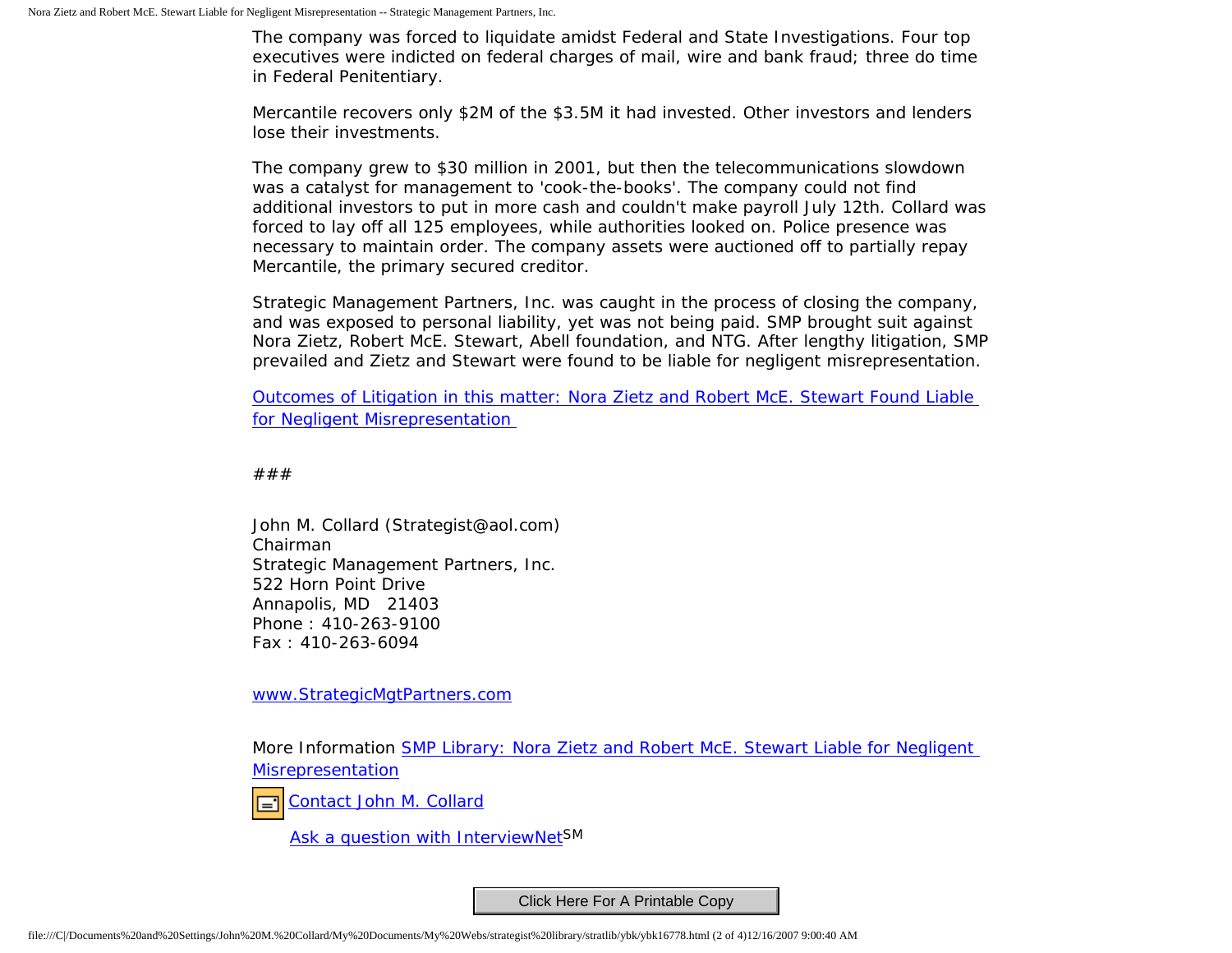|     | Other experts on these topics:   |
|-----|----------------------------------|
| 1.  | <b>Management</b>                |
| 2.  | Leadership                       |
| 3.  | <b>Planning</b>                  |
| 4.  | <b>Invest</b>                    |
| 5.  | <b>Strategy</b>                  |
| 6.  | <b>Small Business</b>            |
| 7.  | <b>Strategic Planning</b>        |
| 8.  | <b>Advisor</b>                   |
| 9.  | <b>Valuation</b>                 |
| 10. | <b>Transition</b>                |
| 11. | <b>Value</b>                     |
| 12. | <b>Bankruptcy</b>                |
| 13. | <b>Crisis Management</b>         |
| 14. | <b>Governance</b>                |
| 15. | <b>Investment Management</b>     |
| 16. | <b>CEO Effectiveness</b>         |
| 17. | <b>Executive Leadership</b>      |
| 18. | <b>Turnaround</b>                |
| 19. | <b>Corporate Change</b>          |
| 20. | <b>Ethical Issues/Management</b> |
| 21. | <b>Startup</b>                   |
| 22. | <b>Corporate Restructuring</b>   |
| 23. | <b>Executive Transition</b>      |
| 24. | <b>Turnaround Management</b>     |
| 25. | <b>Venture Capital</b>           |
| 26. | <b>Asset Recovery</b>            |

**27. [Corporate Renewal](http://www.expertclick.com/search/default.cfm?SearchCriteria=Corporate Renewal)**